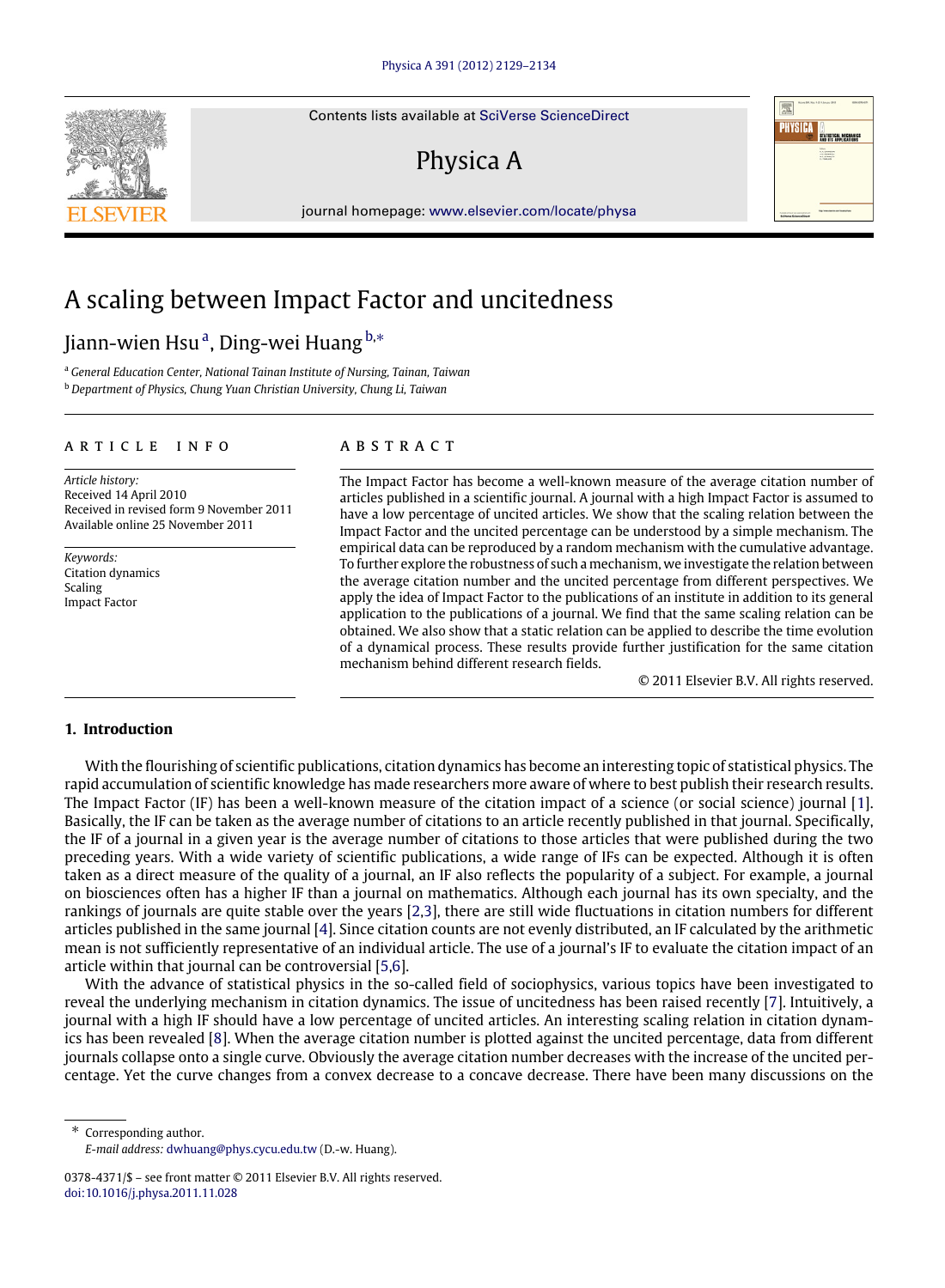mathematical formulation of such a peculiar shape [\[9–11\]](#page--1-8). To our knowledge, the underlying mechanism remains unexplored. In statistical physics, scaling of different datasets often indicates a general mechanism behind the process [\[12,](#page--1-9)[13\]](#page--1-10). In this work, we show that the scaling curve can be understood by a simple mechanism. The scaling relation implies that the same mechanism works behind a wide variety of citation practices in scientific publications. Such a scaling curve can be used to differentiate among different mechanisms in citation dynamics.

To further explore the robust mechanism of citation dynamics, we study the relation between the average citation number and the uncited percentage from different perspectives. Originally, the idea of IF was applied to the publications of a journal. In this study, we apply the idea of IF to the publications of an institute. In contrast to the uniformity among the many articles collected in a journal, the publication list of an institute consists of many articles from a wide range of scientific topics. Yet we find that the same scaling relation can still be discerned. We also observe that the static relation can be applied to describe the temporal evolution in the dynamical process of citation accumulation. In previous studies, the scaling relation has been portrayed as a static relation for many journals. As in the many cases of equilibrium statistical mechanics, a dynamic relation might become a static relation in the ensemble. These observations can provide further justification for the same mechanism behind different research fields.

#### **2. Model**

We show that the relation between the average citation number and the uncited percentage can be understood by simple mechanisms in citation dynamics. Consider an ensemble of *N* articles published within a certain period of time. After publication, these articles begin to accumulate citations from later-published articles. In practice, citation dynamics can be very far from a process of random drawing within the ensemble. As there are too many factors to be included in a detailed theory, however, the random process can be a justified starting point for the citation dynamics. The resultant citation distribution is then a binomial distribution, where different articles receive more or less the same number of citations. With an average citation number *a* for each article, these *N* articles have been cited (*Na*) times in total. The distribution for an article to be cited *n* times can be written as

$$
P(n) = C_n^{Na} \left(\frac{1}{N}\right)^n \left(1 - \frac{1}{N}\right)^{Na - n},\tag{1}
$$

where *P* denotes the probability, and the *N* articles are treated equally. At the uncited percentage *u*, there are (*Nu*) articles that remain uncited. An analytic expression can be derived as

$$
u = P(0) = \left(1 - \frac{1}{N}\right)^{Na} \sim e^{-a},\tag{2}
$$

where *N* ≫ 1. The random mechanism of citation dynamics prescribes an exponential relation between *a* and *u*. Compared to empirical data, the uncited percentage *u* at a fixed average citation number *a* has been underestimated. Such a feature implies that the citations are much more concentrated than the process of random selection. A simple modification to the random mechanism is the cumulative advantage. The same mechanism is known in sociology as the Matthew effect or *''the rich get richer''* effect [\[14,](#page--1-11)[15\]](#page--1-12). In the context of citation dynamics, the articles being cited more in a previous stage will attract more citations in the next stage. As a result, most of the citations will be concentrated on a few popular articles. The asymptotic distribution will be changed from a binomial distribution to an exponential distribution, where there is no peak around the average value. Mathematically, the static distribution for the probability density *P*(*n*) can be obtained by solving the following equation:

$$
\frac{\mathrm{d}P}{\mathrm{d}n} \propto P,\tag{3}
$$

where the time dependence has been removed from the asymptotic limit. With proper normalization, we obtain

$$
P(n) = \frac{a^n}{(1+a)^{n+1}} = \frac{1}{1+a} \exp(-bn),
$$
\n(4)

where  $b = \ln[(1+a)/a]$ . Thus, the citation distribution  $P(n)$  decreases monotonically as *n* increases, and the highest weight is shifted to uncitedness. An algebraic relation between *a* and *u* can be written as

$$
u = P(0) = \frac{1}{1+a}.\tag{5}
$$

The empirical data can be described well. The difference between the random-selection mechanism and the cumulativeadvantage mechanism lies in the large citations  $a \gg 1$  (and thus the small uncitedness  $u \ll 1$ ). With small citations  $a \ll 1$ (and thus a large uncitedness *u*  $\sim$  1), these two mechanisms provide the same description of *u*  $\sim$  (1 − *a*).

We note that the empirical distributions of citations cannot be described fairly by either of these two mechanisms alone. In practice, various models have been proposed recently to explain citation distributions by combined mechanisms [\[16,](#page--1-13)[17\]](#page--1-14).